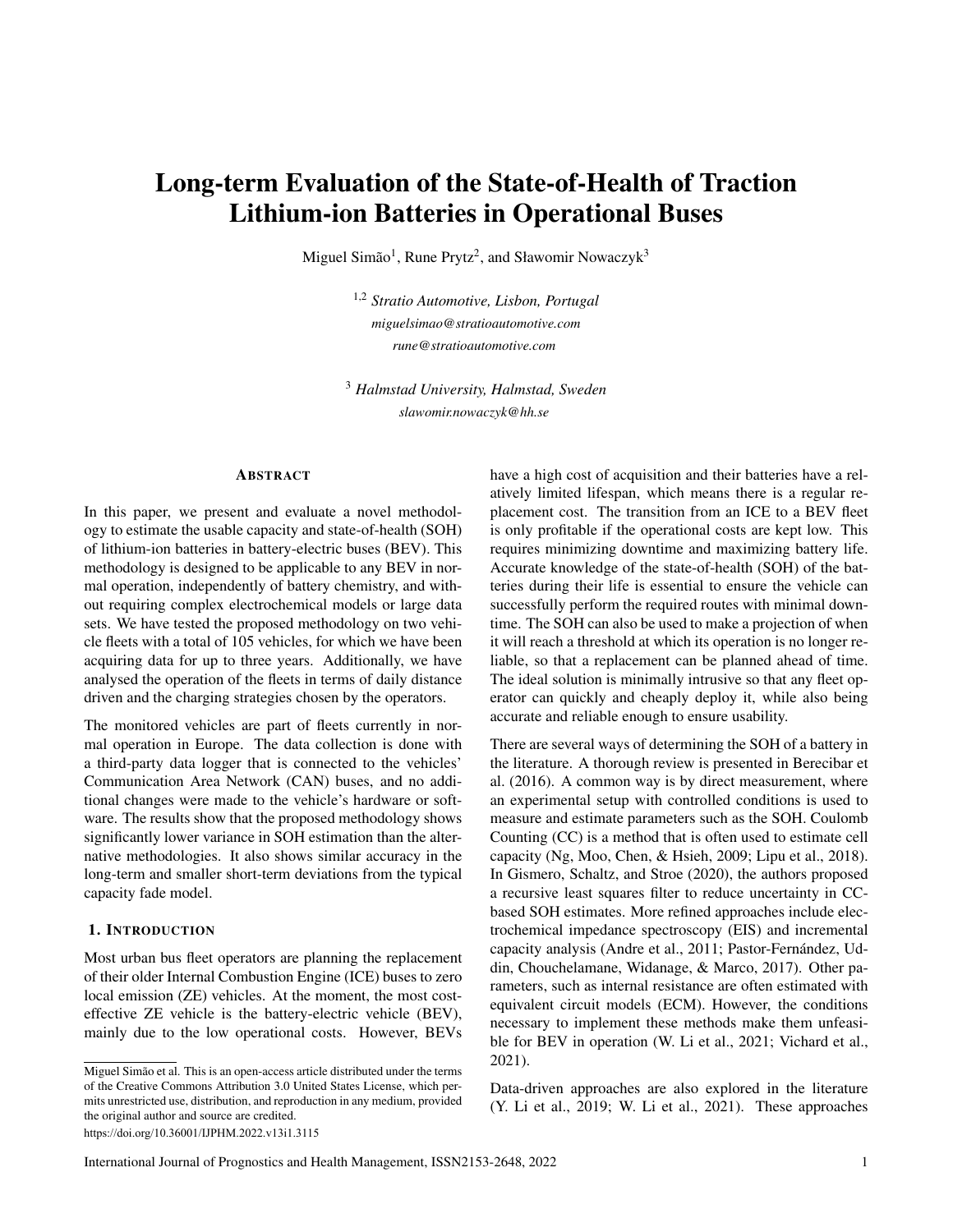model the SOH using machine learning methods on previously collected data. The limitation of these approaches is that it is very difficult to train a model that will generalize well for most operational conditions. This is especially concerning if a new battery architecture or chemistry that is not in the training data set is found in operation after the model is deployed. Since we do not have a representative data set, nor can we build one at this time, we have not pursued data-driven approaches.

In light of the challenges presented in the state-of-the-art methodologies, we designed a methodology based on CC. This methodology may be less accurate than more refined methodologies found in the literature, but it is faster to implement and should work reliably for any BEV battery in most operational conditions. We introduce some filters and binning on the input data in order to reduce the variance of the SOH estimation. In this paper, we describe the chosen methodology and present results for a fleet of 105 BEV with up to three years of data.

#### 2. METHODOLOGY

## 2.1. State-of-Health

The SOH is an indicator of the state of the battery with respect to its lifespan. There are several possible definitions; some involving battery parameters such as the internal resistance or parameters extracted from incremental capacity analysis (ICA). We opted to use the definition in Eq. (1), i.e., the fraction between the actual usable capacity and the original capacity. We believe this is the most useful definition for a vehicle operator, as it sets an expectation for the maximum energy (and thus vehicle range) that can be extracted from a battery when it is fully charged.

$$
S(t) = \frac{Q(t)}{Q(0)}\tag{1}
$$

where  $Q(t)$  is the capacity of the battery in  $Ah$  at time *t*. However, it is generally known that the actual capacity also depends on other factors, such as operating temperature and (dis)charge current. These factors will be important to take into account when designing a diagnosis and prognosis model.

Ideally, we would fully charge or discharge a cell under controlled conditions, measure the current over time and then integrate it to estimate the total capacity, as seen in Eq. (2). However, in operation, we cannot assume to have a controlled set of conditions for this estimation. The operation temperature can vary significantly and the discharge current is highly dependent on the usage profile. Furthermore, as a third-party who can only inspect the data available in the Communication Area Network (CAN) bus, we also have limitations in signal resolution and acquisition rate. We are also unable to control the charge/discharge rates and the depth-of-discharge (DOD) for each cycle. In order to ensure that our estimate is precise, with conditions that do not change significantly over the analysis period, we have chosen to estimate the SOH using data from charging sessions only, which should present similar conditions over time. This should work well for operation modes with slow charging at a depot at the end of the day, but not so well when operation only includes opportunity fast charging throughout the day.

$$
Q = \int_{t_0}^{t_1} I(t)dt
$$
 (2)

#### 2.1.1. Calculation Method

The estimation of battery capacity is derived from the CC method commonly used to determine the battery state-ofcharge (SOC). Independently, we have reached a method similar to the one presented in Vichard et al. (2021), but we have some additional features in order to improve estimation precision.

In Vichard et al. (2021), the proposed battery capacity estimation is given by:

$$
Q_{\text{max}} = \frac{\int_{t_0}^{t_1} I(t)dt}{\text{SOC}(t_1) - \text{SOC}(t_0)}
$$
(3)

where  $I(t)$  is the battery current,  $t_0$  and  $t_1$  are the start and end times for the estimation period. The authors note that this method yields low precision when small SOC variations are used, a limitation that we also experienced. We propose a solution to solve this issue without discarding data from these instances.

We start by extracting charging session segments from the data, i.e., segments where the vehicle is plugged-in and charging. For those segments, we collect the current and SOC signals given by the battery management system (BMS). The charging segments are then cut further into bins of 10% of SOC, e.g., [0*,* 10[, [10*,* 20[, ..., [90*,* 100] %. Generally speaking, the maximum admissible SOC range [0*,* 100]% is discretized into *N* equally sized bins. In terms of notation, we will identify each bin with an indexed variable  $b_i(t)$ , where the index will be the 0-based position of the bin in the set of bins and *t* the timestamp of the charging session that originated the data point. For example,  $b_1(t)$  corresponds to bin  $[10, 20]$  when  $N = 10$ . Figure 1 shows a few representative examples of how partial charging sessions are discretized. For instance, session 0 represents a charge from 15 to 90%. In that case, bin  $b_0$  represents the  $[0, 10[\% \text{ SOC} ]$  interval and originates a missing value, as the session does not cover that interval. Bin  $b_1$  ([10, 20[%) is partly covered, as the session starts with the SOC at 15%. Partially covered bins are treated as missing values. Bins  $b_2$  through  $b_8$  are intervals fully-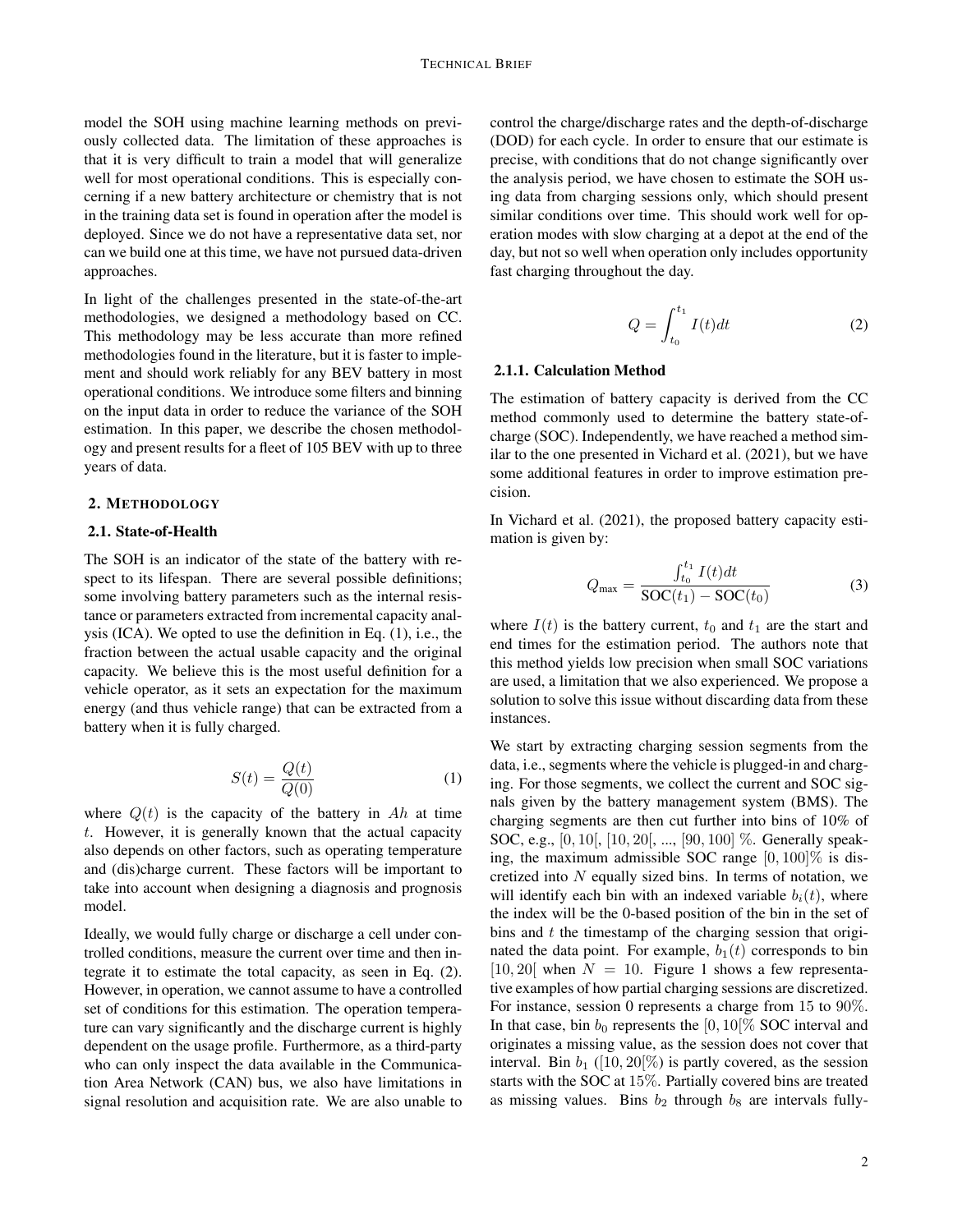

Figure 1. Representation of SOC discretization of partial charging sessions, assuming 10 bins. The filled boxes, e.g.  $b_{i-1}(t)$ , represent bins that fully cover their SOC interval. White boxes at the beginning or end of a session, e.g.  $b_i(t)$ , represent a partially covered interval. An example of a bin with a missing charge value is shown as  $b_{i+1}(t)$ .

covered in this session, so they originate known/non-missing values and are used for direct estimation of capacity in each SOC bin.

We calculate the charge  $q_i$  of each bin and each charging session using Eq. (2). The charge of bin  $b_i(t)$  is represented as  $q_i(t)$ . The signals  $q_i(t)$  are then filtered with an exponentially weighted moving average over time. In the case  $q_i(t)$ is missing for session *t* due to partial charging sessions, the values have to be imputed. There are several methods for imputation. In this work, we opted to only experiment with forward-filling, i.e., the missing value is imputed by value of the previous known value  $q_i(t - k)$ . In practice, we use the value extracted from the last charging session that covered the missing value's bin. This process will not impute missing values for bins that have never been covered with a session. This happens frequently at the beginning of data acquisition for a battery. In this case, since we do not want to use data from the future, we opted by imputing with  $\overline{q}(t)$ , i.e., the mean value of the non-missing values of *q<sup>i</sup>* within the same charging session *t*. In order to distinguish non-missing and missing charge values  $q_i(t)$ , we introduce a symbol  $\phi_i$  that takes the value of zero or one depending on whether  $q_i$  is missing or non-missing, respectively.

The final estimated maximum capacity  $Q(t)$  as a function of the bin charges *q<sup>i</sup>* is:

$$
Q(t) = \sum_{i=0}^{N-1} \phi_i q_i + (1 - \phi_i) \overline{q}
$$
 (4)

where  $\bar{q}$  is the mean value of the non-missing bin charges for charging session *t*. The maximum capacity estimated at the time *t* for a partial charging session is the sum of the latest charge values of each bin  $q_i$ , with  $i \in \{0, 2, ..., 9\}$ . The first term of this equation is related to the direct measurement of capacity  $q_i$ , that occurs when a partial charging session originates bins with valid values ( $\phi_i = 1$ ) bin. The second term defines the extrapolation done when a specific SOC bin does not have any valid values in time, on which case imputation with the value  $\overline{q}$  is used.

An algorithm based on the direct application of Eq. (3) has an implied assumption of linearity between the charge added during the charging session and the SOC increment. With our approach, the charge  $q_i$  of each bin  $b_i$  is estimated independently from that of all other bins, as each SOC bin uses independent data. The discretization of the proposed approach can approximate the maximum charge of batteries even with non-linear SOC-charge relationships. As a drawback, this method can only use the bins with data that spans the whole range of the bin. For example, a charging session that starts at 13% and ends at 92% SOC will not use the data in the ranges  $[13, 20]$ % nor  $[90, 92]$ %, as they do not cover the whole bin range. We could reduce the impact of this issue by increasing the number of bins. In practice, reducing the bin size increases the estimation variance mainly due to inaccuracies in SOC estimation.

The definition of  $Q(t)$  allows us to estimate the SOH using Eq. (1). We will not describe in this paper the best methodology to estimate  $Q(0)$  – the maximum capacity at the beginning of life (BOL) –, so we will assume the a value linearly extrapolated from the acquired data.

## 2.1.2. Evaluation

Normally, we would evaluate the proposed method by comparing the SOH estimations to the actual SOH. However, for a fleet in normal operation, we are not able to perform the charge/discharge capacity tests in coherence with those performed by the battery manufacturer. Additionally, the beginning of acquisition (BOA) is not always equal to the battery BOL, which means that the SOH true value will naturally be below 100%. Since we are also not able to measure the true SOH, we cannot quantitatively measure the accuracy of our methodology.

We will focus the evaluation on metrics that fleet managers may also be interested on, such as the precision of our SOH estimate and its ability to detect the typical capacity fade expected in a lithium-ion battery. The precision is an important metric for the fleet manager since in increases their confidence in the estimations, which is important for decisionmaking. It is measured quantitatively by the standard deviation over a rolling window. On the other hand, the ability to accurately track capacity fade will be a qualitative metric.

## 2.2. Operation Metrics

As previously mentioned, the charging strategy used in the operation of BEV may have an impact on the accuracy of the SOH estimation. In order to understand the charging strategy, we gather some metrics from the data of each charging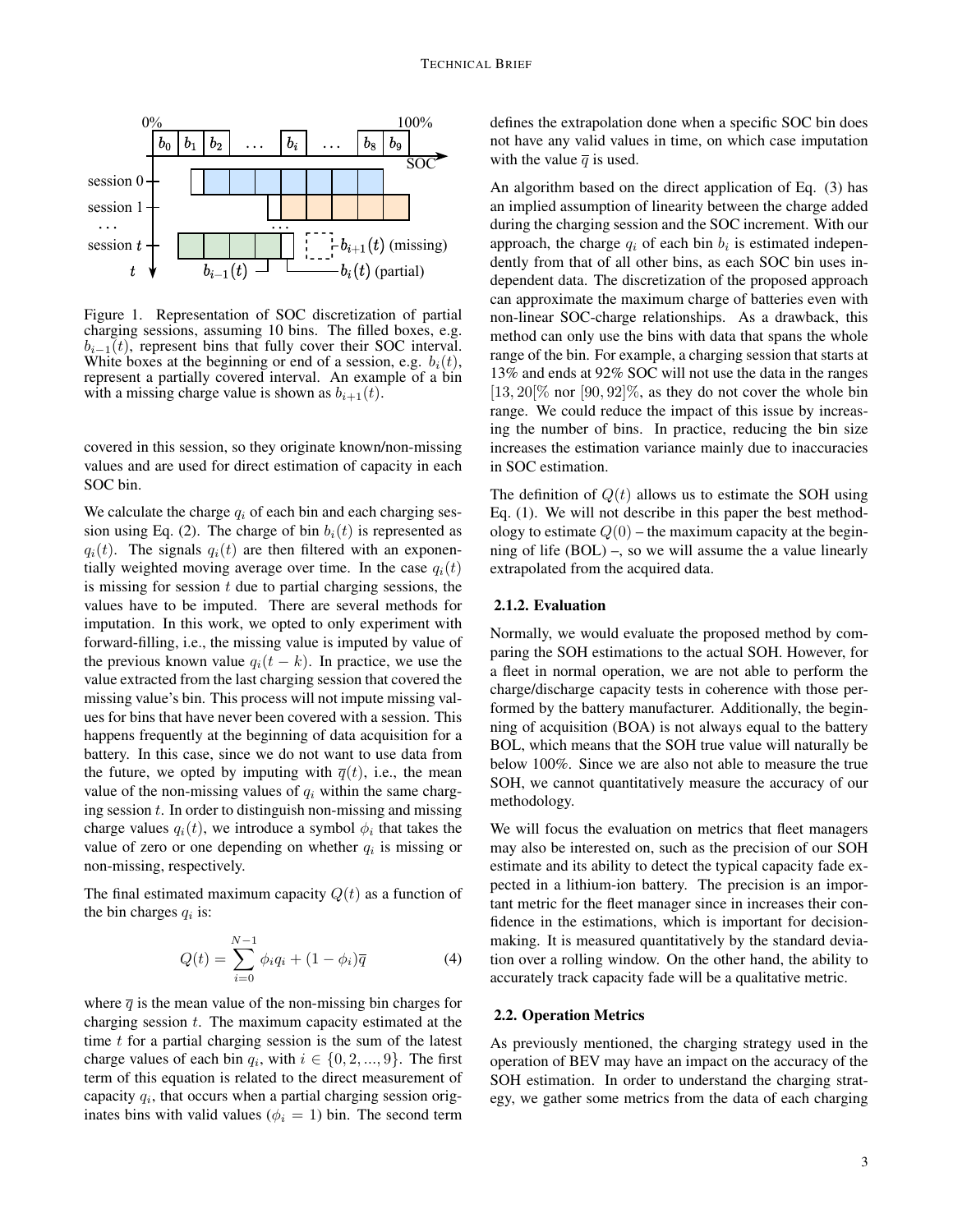session, such as:

- 1. Start SOC  $(\%)$
- 2. End SOC  $(\% )$
- 3. Delta SOC (Start SOC  $-$  End SOC) (%)
- 4. Average Power (kW)
- 5. Odometer value (km)

We then analyse the distributions of these metrics in order to understand if fast-charging is being used during operation, or if overnight charging is dominant. We will also look into correlations between charging strategies and the daily driven distance.

# 3. RESULTS AND DISCUSSION

# 3.1. Data Collection

The data is collected on-board the vehicle using Stratio's<sup>1</sup> data logger. The logger is connected the CAN of the vehicle. CAN networks are the *de facto* standard for in vehicle communication and used by the multitude of on-board computers to share data between them. For example, these data can be sensor values or computed actuator positions used for controlling the multitude of actuators within a vehicle. As the complexity of vehicles has increased in the past years, more CAN buses have been added in order to accommodate the increase in used bandwidth. Nowadays, buses and trucks commonly use eight or more CAN lines, often connecting more than 30 on-board computers. The specialization of these networks has lead to several new CAN protocols, as well as some proprietary CAN configurations. These configurations pose a challenging problem when trying to read data from them. Without the proper configuration settings, the data are impossible to decode. The setting can be obtained from the original equipment manufacturer (OEM) or through extensive reverse engineering.

Stratio's data logger can simultaneously connect up to three CAN buses and monitor more than 300 signals. This easily amounts to very large volumes of data and thus high data transfer costs, as the collected data is sent to Stratio's servers through a 4G cellular connection. The device utilizes both down sampling and data compression in order to reduce the transmission costs.

We have collected data in real-time from two vehicle fleets with distinct operators and non-overlapping vehicle models. All vehicles in the fleets are BEV designed for urban operation. The collected date ranges are shown in Table 1. It should be noted that communication can be temporarily interrupted for some vehicles, so there is no guarantee that each vehicle in the fleet has data available in the whole date range. We have collected data from multiple systems within the vehicles, but the signals acquired from the traction battery systems include Table 1. Description of the vehicle fleets data collection date ranges.

| Fleet | <b>Start Date</b> | <b>End Date</b>  |
|-------|-------------------|------------------|
| FI TO | 2021-06-01        | $2021 - 11 - 15$ |
| FLT1  | 2019-01-01        | $2021 - 11 - 15$ |

Table 2. Description of the vehicle data acquisition parameters.

| Signal   | Fleet 0 |            | Fleet 1 |            |
|----------|---------|------------|---------|------------|
|          | Period  | Resolution | Period  | Resolution |
| Odometer | 10s     | 1km        | 10s     | 1km        |
| Current  | 1s      | 4A         | 1s      | 1 A        |
| Voltage  | 1s      | 3.8V       | 1s      | 3.4V       |
| SOC.     | 10s     | $1.2\%$    | 10s     | 0.4%       |

current, voltage, BMS SOC and mean cell temperature. The acquisition parameters for each signal are described in Table 2.

## 3.2. Operation Analysis

We start by doing an analysis of how the vehicles are being operated in our fleets. In Figure 2, we plot the distributions of the starting SOC and delta SOC for charging sessions, grouped by the fleets described in Table 1. It should be noted that in these box plots, the whiskers represent 10 and 90% quantiles, while the colored box represents the quantile Q1, median and quantile Q3, in order.

Both of these metrics show very different distributions. In regards to the start SOC of the charging sessions, FLT0 shows a median of 73%, while FLT1 has a median of 48%. There is no intersection between fleets of the intervals between Q1 and Q3. On the other hand, the delta SOC median is 14% for FLT0 and 52% for FLT1. There is also no intersection of the intervals between Q1 and Q3 for this metric.

The data show that FLT0 charges mostly during operation with short stops for fast-charging. The SOC rarely drops below 50% and the typical stop adds less than 20% of charge. On the contrary, FLT1 uses exclusively slow-charging at the depot after a full operation day. This is confirmed by the significantly lower starting SOC and larger SOC increases of the charging sessions. The vehicles typically charge when the SOC reaches below 50% SOC and then are charged until full. The fact that FLT0 has half of their charges with SOC deltas below 15% means that likely less than half of the acquired data is being used for the SOH estimation following our methodology.

We also explored the relationship between the fleet charging strategy, average charging power and the daily distance driven, represented in Figures 3a and 3b. FLT1 shows a median daily distance driven of 170km, with 75% of days

<sup>1</sup>https://stratioautomotive.com/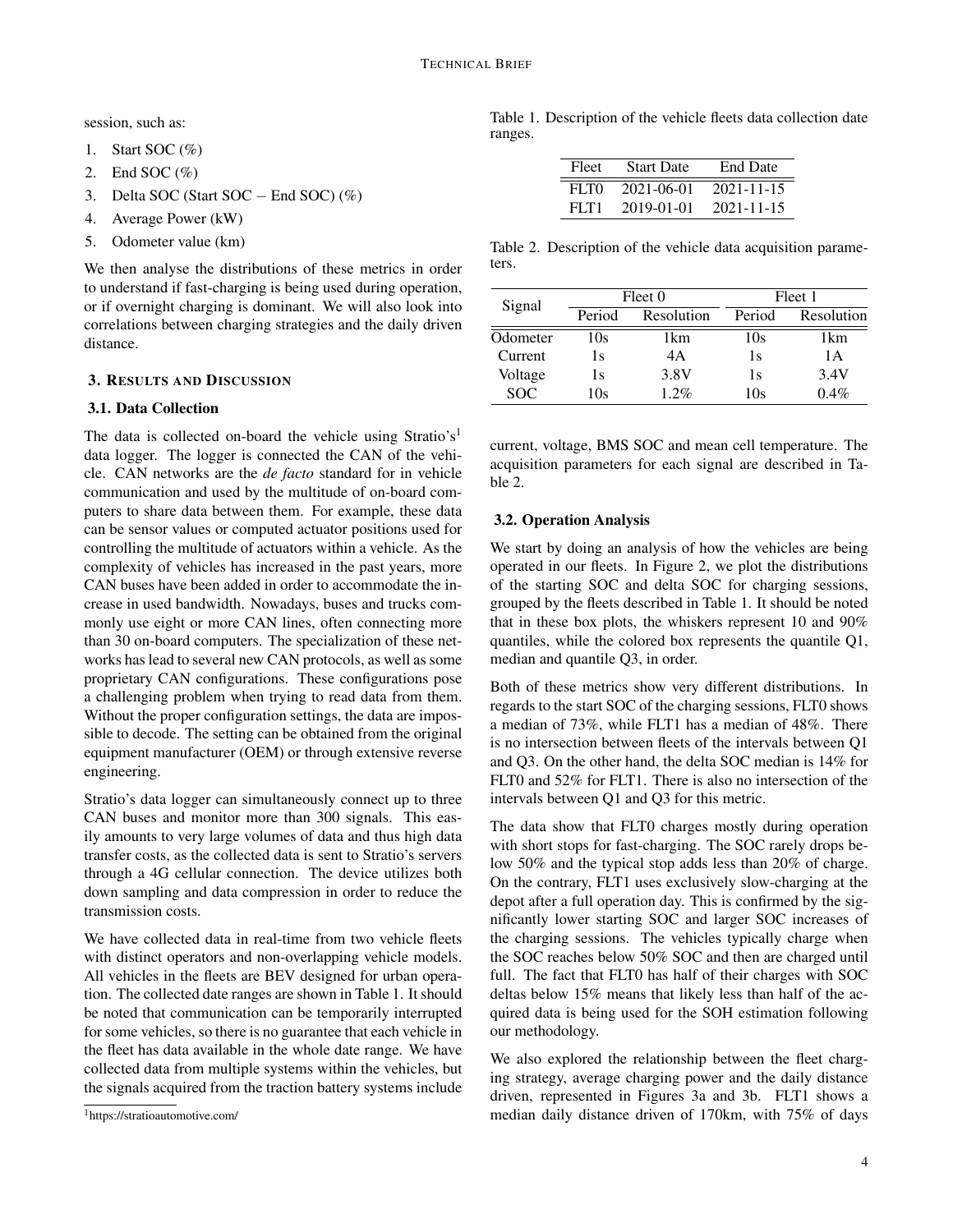

Figure 2. Box plot of two charging sessions parameters: starting SOC,  $SO\tilde{C}(t=0)$ , and the total SOC increase,  $\Delta SOC$ . The whiskers define the 10 and 90% quantiles. Colors encode the distinct vehicle fleets.

showing less than 200km. For these distances, which can be covered with a single charge, overnight charging is ideal, as the operator can also take advantage of off-peak electricity rates. FLT0 shows a median daily distance of 266km with 75% of days below 317km, and some vehicles going over 400km. This is beyond the operational limit of today's BEVs and therefore requires fast-charging during the day. This specific fleet uses a network of fast-chargers deployed by the fleet operator. The use of fast-charging is confirmed by the visualization of charging power in Figure 3b. While FLT0 shows a median power of 125kW peaking on 250kW, FLT1 is limited to a median of 41kW and peak of 125kW.

## 3.3. State-of-Health

In this section, we present the results of the evaluation strategy described in Section 2.1.2. We have evaluated the performance of the methodology proposed in this paper described by Eq. (4), hereinafter referred to as *Proposed Algorithm*. For comparison, we have also evaluated the methodology described by Eq. (3) in Vichard et al. (2021), which we call *Algorithm 1*.

The first evaluation metric is the standard deviation of the SOH predictions. We calculate it on 30-day rolling windows per vehicle and average it for the entire fleet. We aggregate this metric across the two methodologies and fleets analysed. We have also removed charges below 10% for *Algorithm 1*, in order to reduce the estimation noise. The results are shown in the top plot of Figure 4.

The plot shows no interesting features or trends in the noise over time in any case. For either fleet, the proposed methodology has significantly lower noise ( $p \ll 0.01$ ). There is a significant difference in precision between fleets with both methodologies. We believe this is mostly due to the different operation factors that we presented in the previous section.



Figure 3. Visualization of daily (a) travelled distance and (b) session average charging power, separated by the two vehicle fleets. The whiskers define the 10% and 90% quantiles.

Fleet FLT1 uses mostly fast-charging at a rate that is limited by the battery SOC at the time. Therefore, the battery current variance is proportional to the variance observed in the SOC level. Fleet FLT0 does not as high a current variance as FLT1 observes due to the use of overnight charging. A second source of uncertainty may be sensor accuracy (SOC and current), as different fleets contain vehicles from different OEMs. In this study, we will not test these hypotheses.

In regards to the accuracy qualification of the SOH curves, our best efforts are limited to verifying the capacity fade rates seen in the fleets. To estimate the fade rate, we applied a linear regression model on the SOH metric using the odometer value as the independent variable. The results show strong variance within the fleets, but mean capacity fade rates of 2.4 % per 100.000km for *Proposed Algorithm* and 7.1% for *Algorithm 1*. Either value is possible for lithium-ion batteries depending on design and operation parameters. For visualization, we show the fleet-averaged SOH with a rolling window of 30 days in the bottom plot of Figure 4. The plot shows the negative trend of SOH that characterizes the process of capacity fade across all fleets and methodologies. Comparing the two methodologies on the longest operating fleet FLT1, we see that our methodology shows significantly smaller deviations from the linear decay. Although some cell processes, such as capacity regeneration, may temporarily change the maximum available capacity, they are unlikely to create the deviations we see with *Algorithm 1*. Therefore, we believe that the proposed methodology may be more accurate.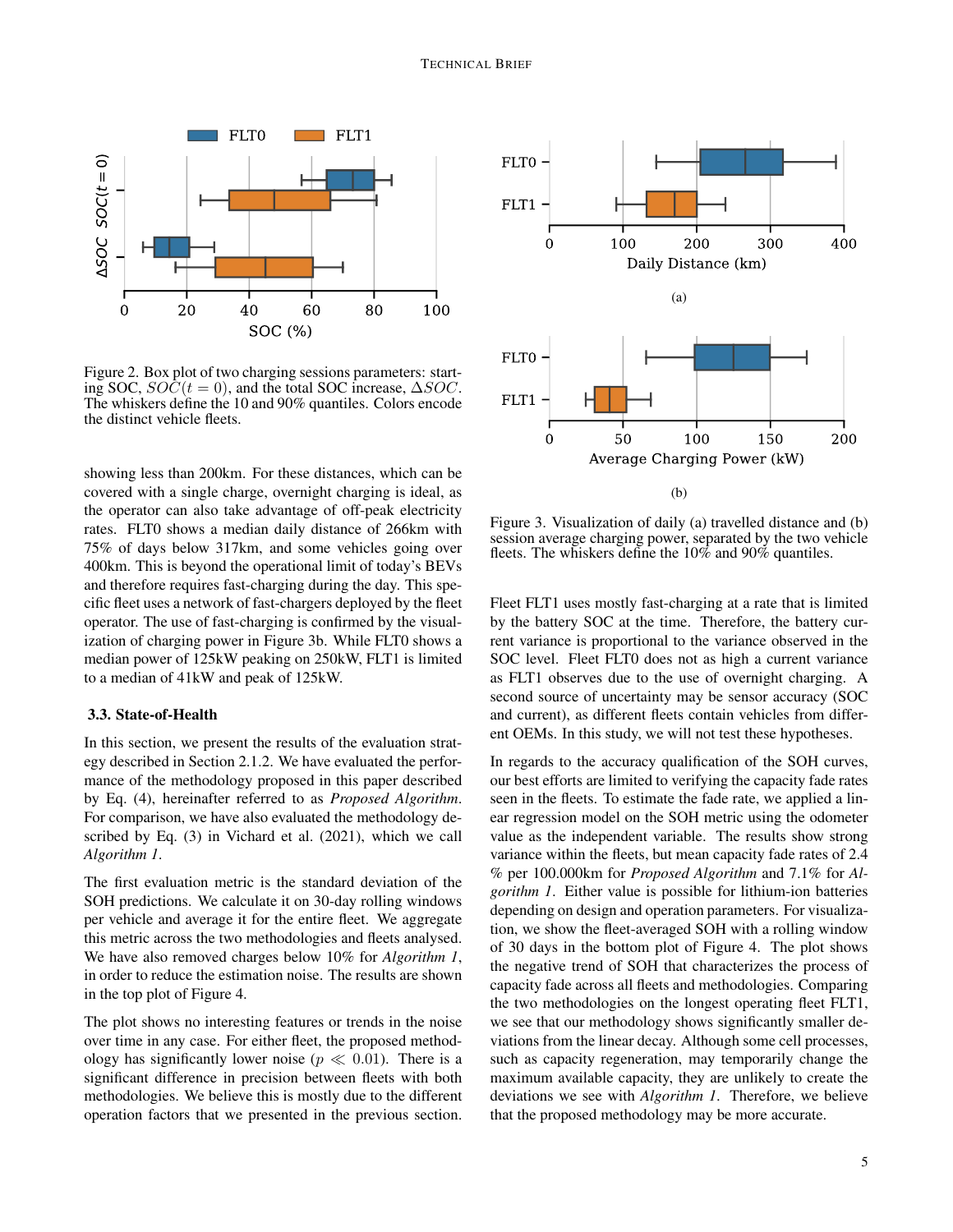

Figure 4. Top figure: 30-day rolling average of the SOH metric standard deviation. Bottom figure: 30-day rolling average of the SOH metric. Both plots contain data split by methodology and vehicle fleet. The *Proposed* methodology refers to the one proposed in this paper, described by Eq. (4), and *Algorithm 1* refers to the methodology presented in Vichard et al. (2021).

# 4. CONCLUSION

We presented in this paper a novel methodology to address the problem of determining the SOH of a traction battery within an electric vehicle. Although there are several methodologies already described in the literature, many of them are very difficult to implement in an active fleet. The proposed methodology was implemented using a third-party connected data logger in urban vehicle fleets in normal operation. This type of solution is valued by fleet operators who are interested in monitoring the BEV in their fleets with a minimally intrusive solution.

We have tested our methodology on a data set that we have acquired from 105 vehicles covering a time-span of up to three years. The results show that the solution can be integrated in a battery health management product. Moreover, our estimations show lower standard deviation while maintaining or slightly improving accuracy when compared to other methodologies in the literature. On a longer time scale, the estimated SOH over time appears to correctly follow the expected capacity fade of lithium-ion batteries.

Future work will involve further reducing variance of the SOH estimation by improving the SOC signal given by the vehicle's BMS. There is also the opportunity to study the impact of other imputation methods for the missing data caused by partial charge sessions. We will also keep acquiring data for these fleets in an effort to develop new prognostics models for the battery based on the SOH metric.

## ACKNOWLEDGMENTS

This work was supported by the H2020 Eurostars (Eureka) project under Grant POCI-01-0247-FEDER-072268. We would also like to acknowledge the support of our partners at Caetanobus - Fabricação Carroçarias, S.A.

#### **REFERENCES**

- Andre, D., Meiler, M., Steiner, K., Wimmer, C., Soczka-Guth, T., & Sauer, D. (2011). Characterization of high-power lithium-ion batteries by electrochemical impedance spectroscopy. i. experimental investigation. *Journal of Power Sources*, *196*(12), 5334-5341. doi: https://doi.org/10.1016/j.jpowsour.2010.12.102
- Berecibar, M., Gandiaga, I., Villarreal, I., Omar, N., Mierlo, J. V., & Bossche, P. V. D. (2016, 4). Critical review of state of health estimation methods of li-ion batteries for real applications. *Renewable and Sustainable Energy Reviews*, *56*, 572-587. doi: